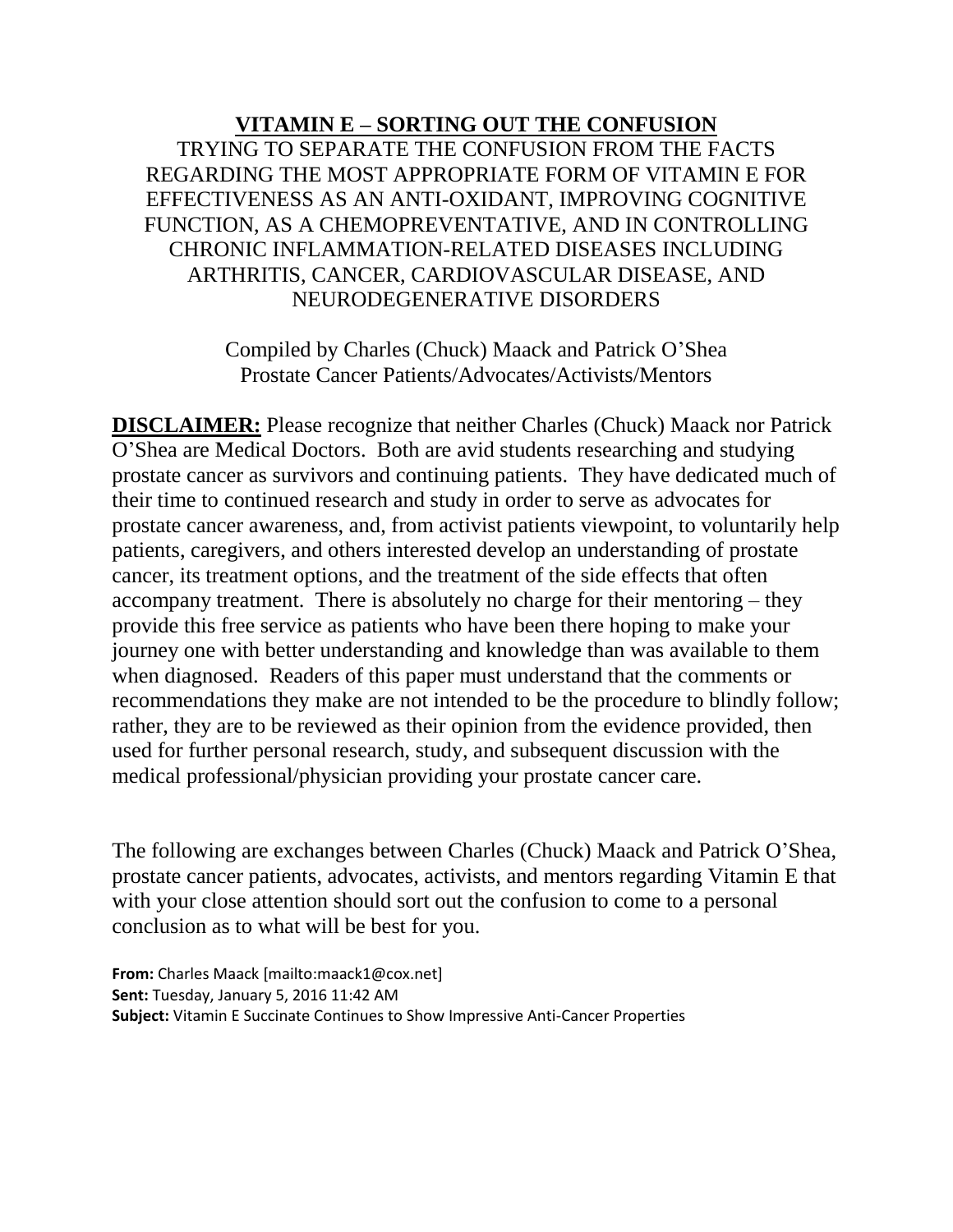An interesting paper on the confusion of patients regarding supplementing with Vitamin E. Pro's and Con's explained as well as forms of Vitamin E either appropriate or not; but the debate continues:

<http://www.dynamicchiropractic.com/mpacms/dc/article.php?id=57584>

Chuck

**From:** Charles Maack [mailto:maack1@cox.net] **Sent:** Tuesday, January 5, 2016 11:49 AM **Subject:** And Even More Regarding Vitamin E

More Regarding Vitamin E:

Increased brain oxidation, cognitive dysfunction associated with vitamin E deficiency

<http://tinyurl.com/jhxodhb>

**Chuck** 

**From:** [advancedprostatecancer@yahoogroups.com](mailto:advancedprostatecancer@yahoogroups.com) [\[mailto:advancedprostatecancer@yahoogroups.com\]](mailto:advancedprostatecancer@yahoogroups.com) **Sent:** Tuesday, January 5, 2016 5:18 PM **To:** [advancedprostatecancer@yahoogroups.com](mailto:advancedprostatecancer@yahoogroups.com) **Subject:** Re: Advanced PCa Malecare Group Vitamin E Succinate Continues to Show Impressive Anti-Cancer Properties

Chuck,

I was interested in E-succinate maybe 8 years ago & used some because of studies - until I learned more. E-succinate is an esterified form of alpha tocopherol & the succinate component separates in the intestines. Realistically, one simply cannot deliver E-succinate to cancer cells orally. Perhaps intravenously?

The author does touch on this,  $\&$  mentions that "supraphysiological" oral doses would be needed for E-succinate to show up in the blood (at therapeutic levels?), but some might read his post & rush out to buy E-succinate with high expectations.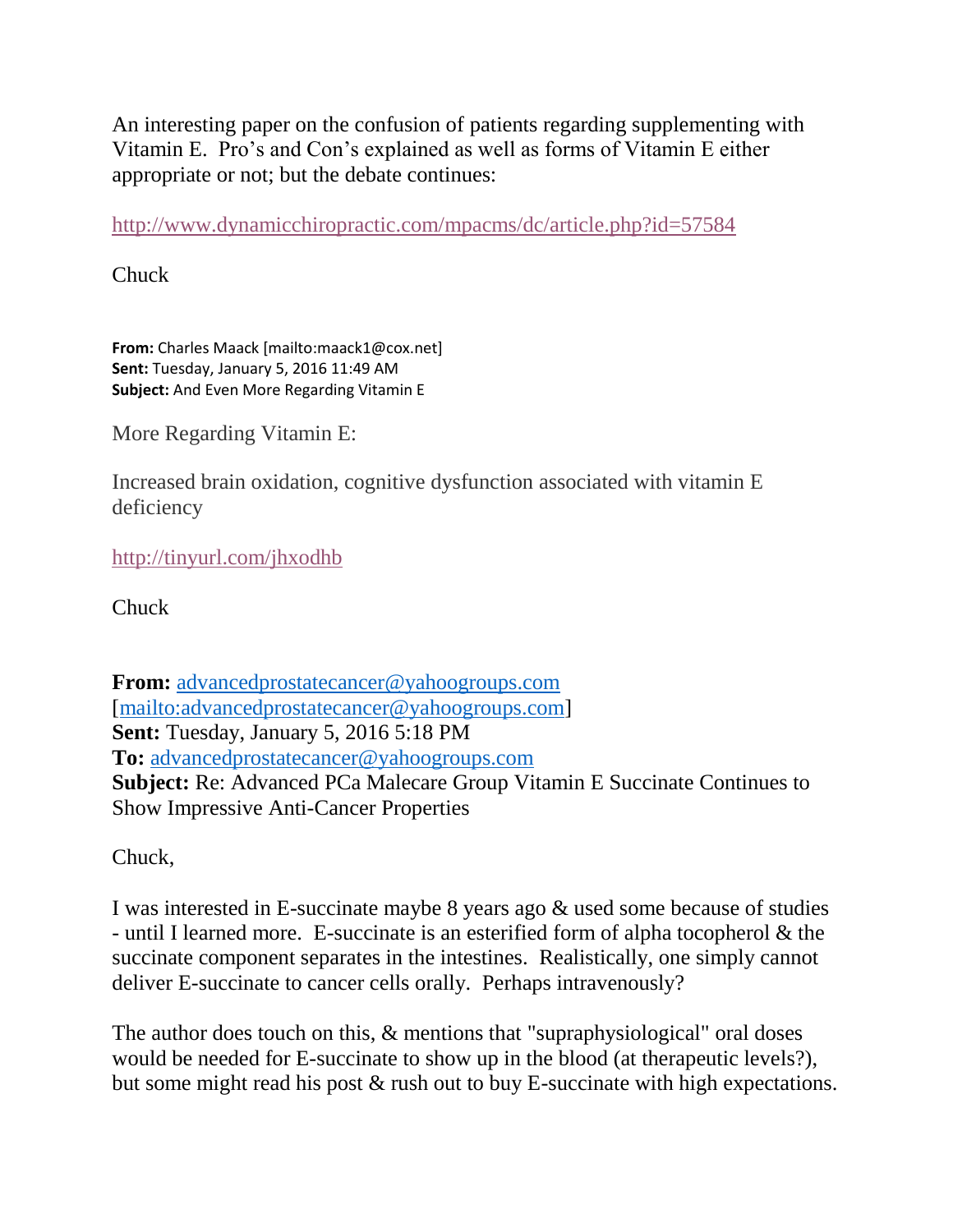While on the topic of E, it continues to perplex me why alpha tocopherol gets top billing. Probably because it is the compound generally found in the blood at highest levels - but gamma tocopherol is more prevalent in the diet. What happens to the gamma? I suggest that it is taken up but preferentially used.

Studies show that gamma tocopherol may be useful against PCa - LEF even has a gamma product.

The four tocopherols  $\&$  four tocotrienols compete for transport. Any attempt to formulate a "balanced" E product is doomed because of the transport situation. One has to eliminate or minimize the components that get in the way of those we favor. The 8 components are never found together in nature. There is no obvious mix - no perfect food source. Those who take an alpha tocopherol product unknowingly suppress uptake of the other 7 compounds. The law of unintended consequences strikes again!

While gamma tocopherol appears to be the most valuable tocopherol, gamma tocotrienol seems to be even more valuable against PCa.

We get a certain amount of E from the diet, of course. But for a supplement, I choose to favor gamma tocotrienol by using DeltaGold (from annatto). It is roughly 90% delta tocotrienol & 10% gamma. Not ideal maybe, but perhaps a good mix for PCa, given the association with increased risk of cardiovascular disease. DeltaGold is marketed as a cardio product because of research on delta tocotrienol. As for the gamma component, it only has to compete with delta for transport. No alpha tocopherol - no tocopherols at all. For better or worse, it's what I went for.

A lot of brands repackage DeltaGold, but note:

[Swanson Ultra DeltaGold Tocotrienols 50 mg 60 Sgels -](http://www.swansonvitamins.com/swanson-ultra-deltagold-tocotrienols-50-mg-60-sgels) Swanson Health Products



[Swanson Ultra DeltaGold](http://www.swansonvitamins.com/swanson-ultra-deltagold-tocotrienols-50-mg-60-sgels)  [Tocotrienols 50 mg 60 Sgels -](http://www.swansonvitamins.com/swanson-ultra-deltagold-tocotrienols-50-mg-60-sgels) [S...](http://www.swansonvitamins.com/swanson-ultra-deltagold-tocotrienols-50-mg-60-sgels)

Swanson Ultra proudly welcomes Delta and Gamma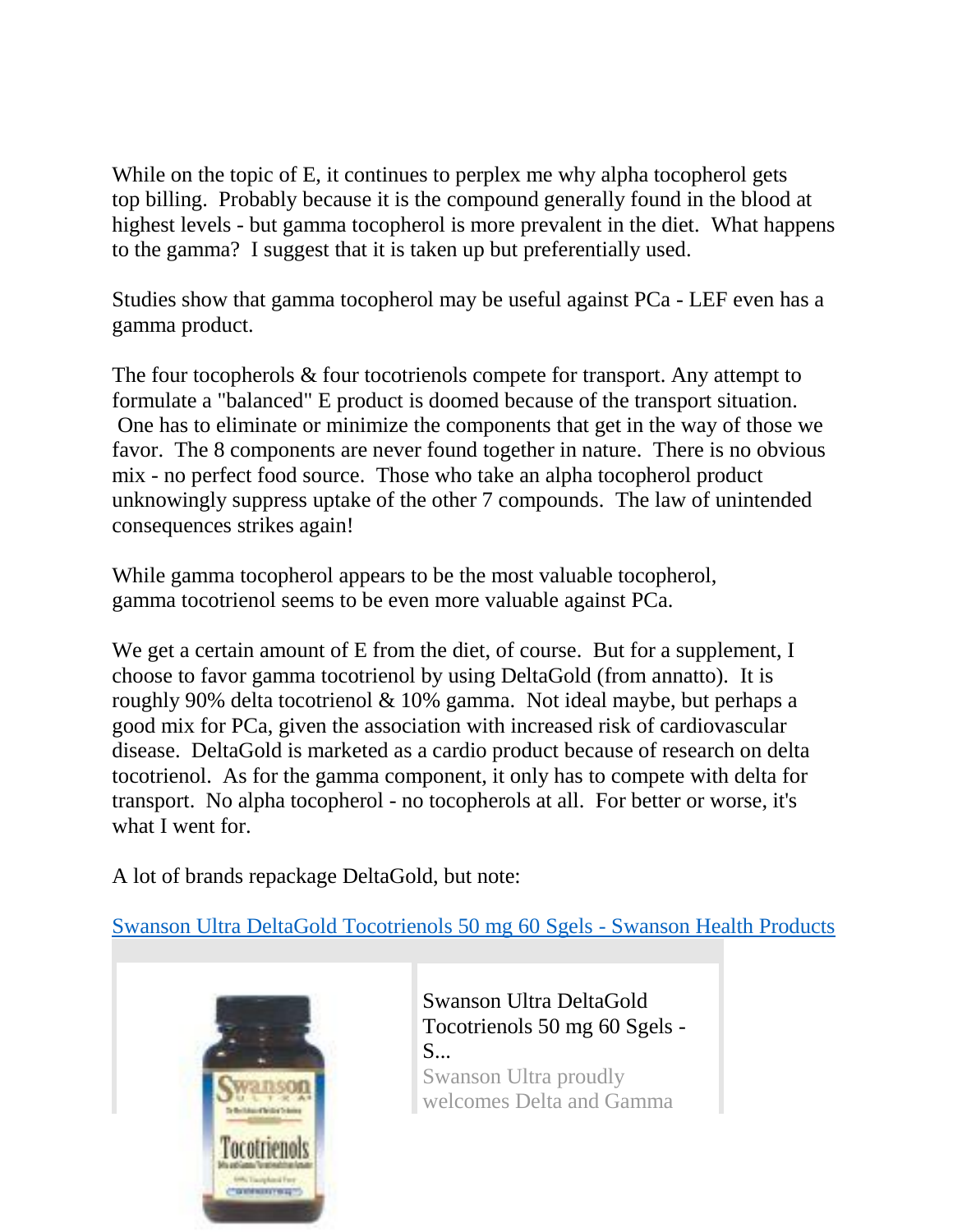| <b>Tocotrienols from Annatto to our</b><br>selection of Vitamin E products.<br>As you may know, the vitamin E<br>family consist |
|---------------------------------------------------------------------------------------------------------------------------------|
| Preview<br>View on<br>www.swansonvitamin                                                                                        |

-Patrick

**From:** Charles Maack [mailto:maack1@cox.net] **Sent:** Wednesday, January 6, 2016 10:04 AM **To:** 'advancedprostatecancer@yahoogroups.com' <advancedprostatecancer@yahoogroups.com> **Subject:** RE: Advanced PCa Malecare Group Vitamin E Succinate Continues to Show Impressive Anti-Cancer Properties

Your remarks are well taken, Patrick. The patient must look/read closely to the papers presented on any subject, then do even more research on the internet to learn more.

In the case of your remarks regarding gamma tocopherols as more effective than alpha tocopherols, this additional paper certainly supports your conclusion as well as more in-depth explanation regarding selecting the most appropriate Vitamin E: <http://tinyurl.com/pyk3ewa>

"Are You Taking the Wrong Vitamin E? Get the Facts on Vitamin E"

This paper includes the remarks:

"Although alpha tocopherol has been shown to be a better antioxidant than gamma tocopherol, gamma tocopherol is a better anti-inflammatory. It is very good at controlling chronic inflammation-related diseases including arthritis, cancer, cardiovascular disease, and neurodegenerative disorders such as Alzheimer's disease."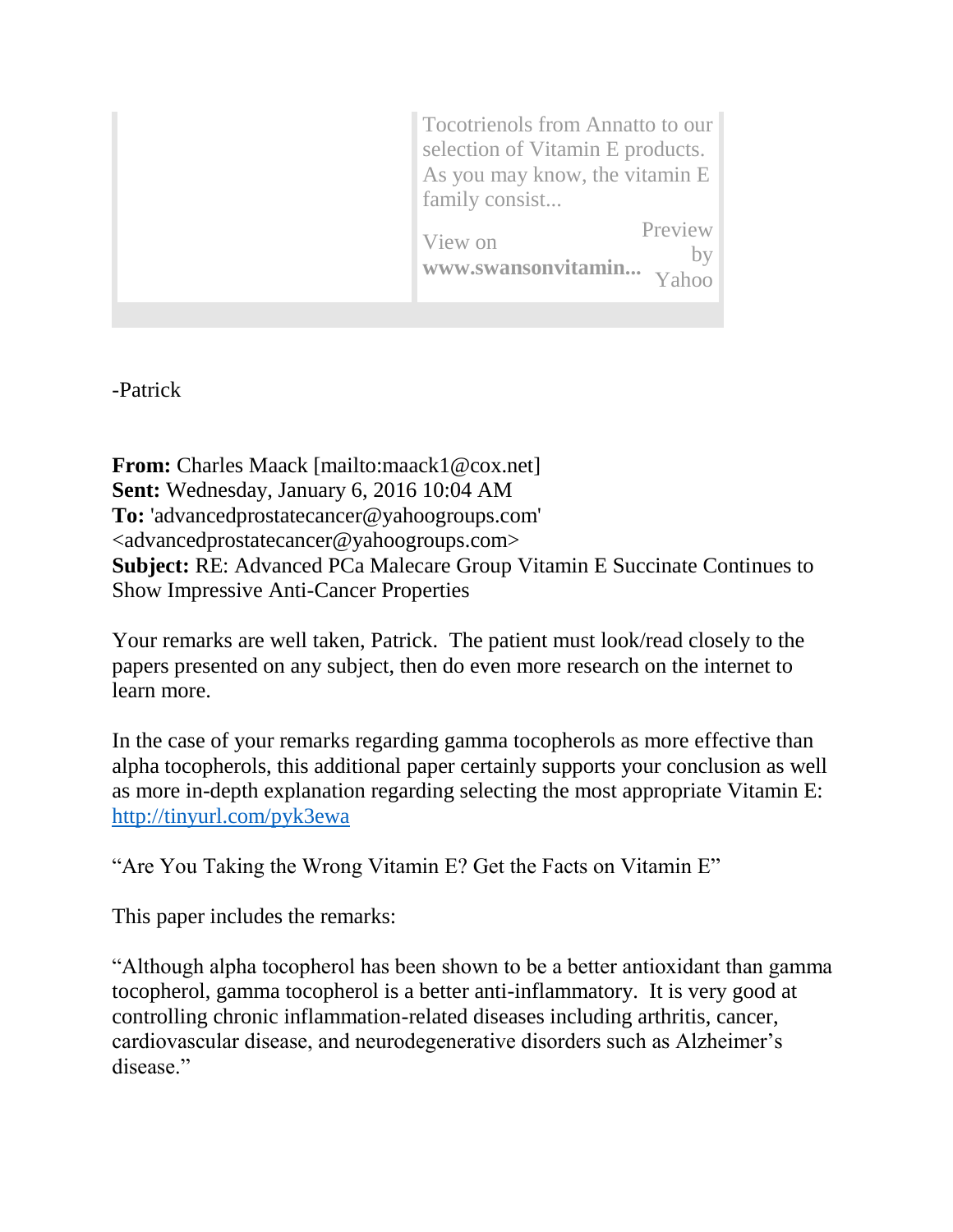And, "It is well documented that plasma and tissue gamma tocopherol are suppressed by alpha tocopherol supplements. In sharp contrast, gamma tocopherol supplementation leads to a win-win situation, increasing both alpha and gamma tocopherols."

And as regards cancer "Cancer chemoprevention (the use of non-cytotoxic drugs and natural agents to block the progression to invasive cancer) is a new approach in the management of cancer. Recent evidence indicates that gamma-tocopherol may be a more powerful chemopreventive than alpha-tocopherol, and that it is better at inhibiting cancer cell proliferation."

In reading what we have provided, Patrick, as well as researching to better understand Vitamin E, it is little wonder why patients – and likely even physicians – are confused when it comes to appropriately supplementing with this vitamin.

## Chuck

Here is information supporting Patrick's preference for tocotrienols and particularly the Annato tocotrienols Patrick describes above. As noted below, Dr. Parris Kidd recommends anywhere from 50 to 100mg daily:

["The Tocotrienols Going \(Way\) Beyond Vitamin E"](http://www.totalhealthmagazine.com/Vitamins-and-Supplements/The-Tocotrienols-Going-Way-Beyond-Vitamin-E.html)

## <http://tinyurl.com/zooykgu>

Which leads off: "More than eight decades after its discovery, vitamin E is still identified primarily with the four tocopherol nutrients, particularly alphatocopherol. Yet the tocotrienols do everything the tocopherols do, and much more." *totalhealth's* Science Adviser Dr. Parris Kidd interviewed Dr. Barrie Tan, the pioneering tocotrienol expert."

## Further in this paper:

"In 1993, a Bristol Meyers Squibb internal study found that 100 milligrams per day of delta- and gamma-tocotrienol reduced total and LDL cholesterol by 20 –25 percent and triglycerides by 15–20 percent. The delta-tocotrienol was the most effective of the tocotrienols."